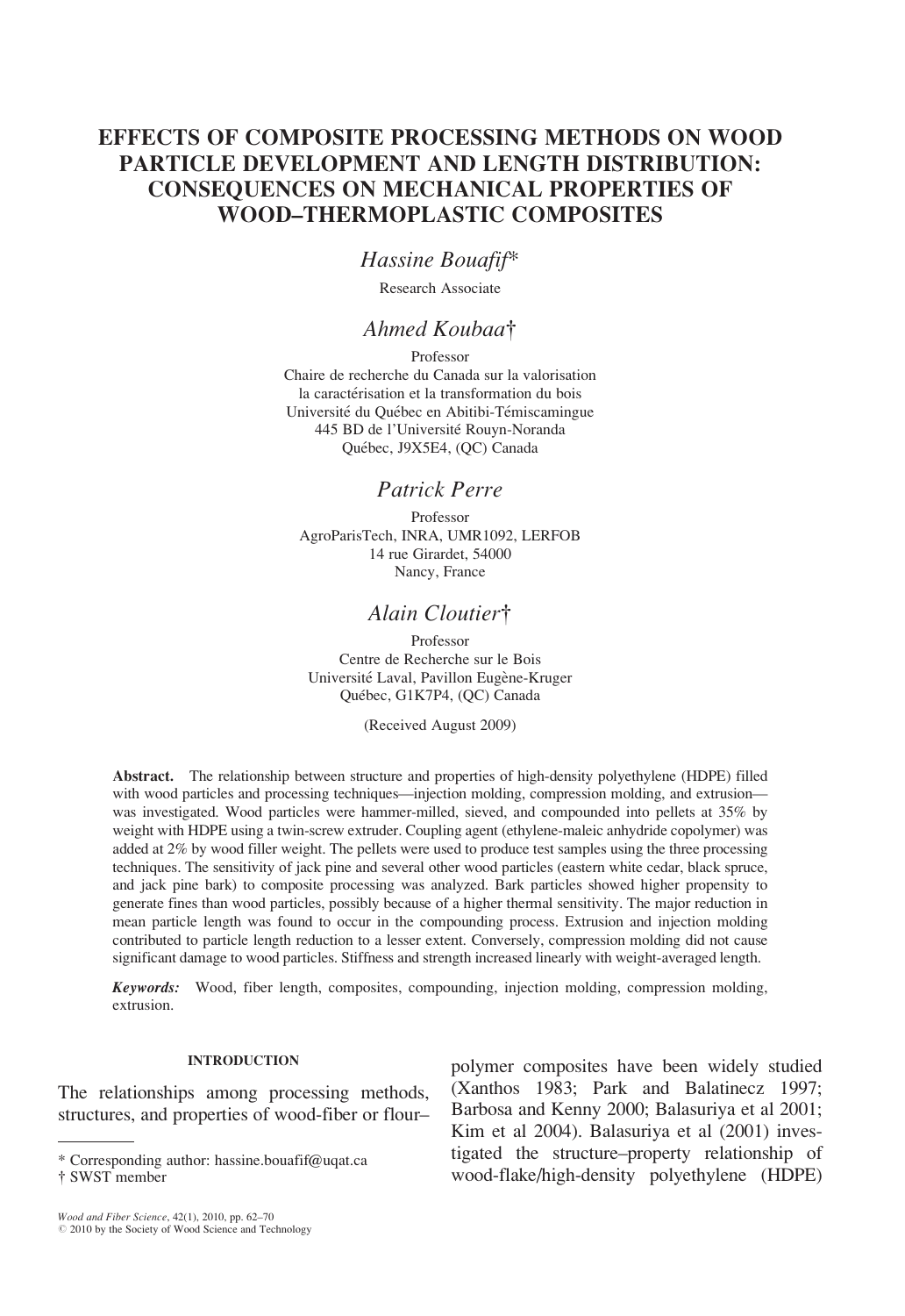composites in relation to the matrix agent meltflow behavior and processing technique, namely twin-screw compounding and mechanical blending. It was found that the structure of the twin-screw compounded composites, based on medium melt-flow-index HDPE, consistently achieved better flake wetting and distribution and therefore produced higher mechanical properties than mechanically blended composites or twin-screw compounded composites with a low melt-flow index. Xanthos (1983) reported that the compounding procedure improves adhesion through the use of a coupling agent and at the same time produced minimum degradation of the wood flour. Stark et al (2004) studied the effect of the processing method (ie injection molding, extrusion, or extrusion followed by planing) on the surface and weathering characteristics of wood-flour/HDPE composites. It was concluded that lightness after weathering was not dependent on the manufacturing method. However, composites with more wood component at the surface (ie planed samples) exhibited a larger percentage of total loss in flexural modulus of elasticity and strength after weathering.

Compounding is a preprocess in thermoplastic injection molding, whereby the polymer and wood filler are mixed together by counterrotating screws in an extrusion machine. The compound is then extruded and chopped into pellets, which are ready for injection molding. The compounding process directly influences the compounding quality of wood–polymer blends and the coupling agent performance in the resultant composites (Lu et al 2005). However, the compounding of thermoplastics with wood flour or natural fibers presents many drawbacks because of the temperature and shear sensitivity of the thermoplastic matrix, the presence of moisture in the cellulosic fibers, and the critical process temperature limitations of the wood filler. Ali et al (2003) reported that during mixing and compounding, the higher shear stresses that developed in a counterrotating conical intermeshing twin-screw extruder that was used to disperse the fibers caused a substantial reduction in both fiber diameter and length. Fu and

Lauke (1996) verified that the postcompounding processes, namely extrusion and injection molding, also led to fiber damage, and the end result was an asymmetric fiber length distribution with a tail at higher fiber lengths.

In contrast to numerous studies on inorganic fillers, there are few studies that document the effect of processing conditions on fiber-length distribution and mechanical properties of woodfiber reinforced thermoplastic matrices. Bigg (1985) found that a single-screw compounder did less damage to inorganic filler than a twinscrew compounder under similar processing conditions when the polymer was in pellet form. Conversely, when the polymer was supplied as a powder, the twin-screw compounder did less damage to fiber. Subsequently, Grillo et al (1993) proved that compounding short glass fibers in a corotating twin-screw extruder required process design optimization (ie screw configuration assembly and die) to yield a material with suitable mechanical properties. They also found that certain physical mechanical properties such as notched Izod were highly correlated with the degree of damage to the glass fibers, whereas flexural properties were a function of preserved glass length as well as fiber–matrix adhesion. The study concluded that reduction in glass abrasion requires a very gentle screw configuration and minimal average shear rate in the extruder and die, whereas good adhesion is promoted by complete glass wetting, requiring an effective mixing screw and die restriction. Recently, Yilmazer and Cansever (2002) studied the effect of screw speed and feed rate (in different combinations). Results showed that the average fiber length decreased when the shear rate increased through screw speed and/or feed rate. Consequently, impact strength, tensile modulus, and tensile strength increased, but the elongation at the breaking point decreased with a decrease in the average fiber length. In addition, lower shear history and melt temperature during the primary compounding operations of such composites generally result in better mechanical properties of the finished product (Bledzki and Faruk 2004;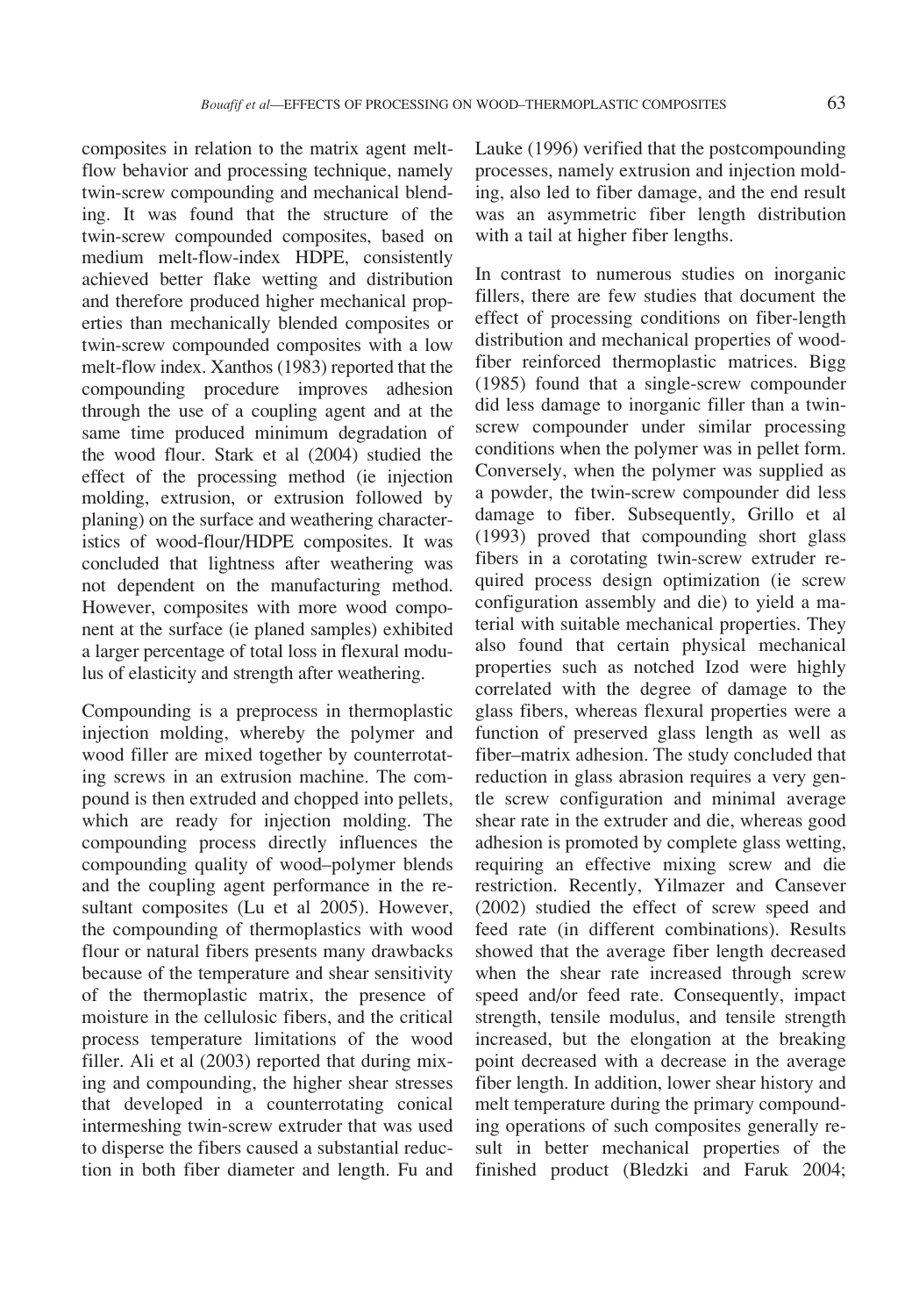Kasliwal and Jones 2004). Increased screw rotational speed or reduced processing temperature has been shown to reduce fiber dimensions (Fu et al 2001; Ali et al 2003; Bledzki and Faruk 2004).

As mentioned, the separation processes of natural fibers and the composite processing method influence fiber degradation and hence fiberlength distribution (FLD). FLD is controlled by a number of factors, including original fiber length, fiber content, die and mold geometry, and processing conditions (Fu and Lauke 1996; Fu et al 1999, 2001). Because the mechanical properties such as strength, elastic modulus, and fracture toughness of short-fiber reinforced thermoplastics are critically dependent on FLD (Fu and Lauke 1996; Fu et al 1999), several methods have been used to accurately characterize the geometric distribution of fibers. Characterization of a sample for FLD before processing is rather straightforward. Nevertheless, it is much more complicated when fibers are blended into a thermoplastic matrix. To study the relationships between the mechanical properties and FLD of short-fiber reinforced thermoplastics, Fu et al (2001) used a statistical cumulative fiber length distribution model, whereas Suzuki (2003) used a probabilistic approach based on the projection length of the fiber to the composite surface. Clemons et al (1999) successfully characterized the FLD of postprocessing residual fibers using solvent extraction followed by optical measurement techniques. Results of these studies indicated that fiber lengths were reduced by one-half when they were compounded in a high-intensity thermokinetic mixer followed by injection molding. Recently, Balasuriya et al (2001) used an optical microscope with an image analyzer to determine the wood-flake length/width distribution after processing. They also measured length and width distributions before compounding by projecting images of the flakes onto a large screen.

Because the intrinsic characteristics of wood fillers vary with the chemical composition of the species involved, the vulnerability of different wood species to processing conditions can be expected to vary. A few studies have highlighted the relationship between variability in wood fiber structure and damage levels during mixing. Neagu et al (2006) investigated the stiffness contribution of various wood fibers to the resulting composite materials. The study concluded that unbleached fibers are more suitable than bleached fibers for use as stiffening reinforcement. A correlation between lignin content and fiber longitudinal Young's modulus was observed, and the optimal lignin content range at which fiber stiffness attains a maximum was identified for softwood kraft fibers. Moreover, they found that hardwood fibers showed a higher reinforcement potential than softwood fibers.

This article presents the correlations among processing, structure, and properties of woodparticle reinforced HDPE composites. Initially, the study explores the vulnerability of wood filler to the environment prevailing during polymeric processing by comparing the susceptibility of different softwood particles to the damage exerted by high shear stresses that developed during processing. The physical properties of the finished composites were analyzed for the degree of particle damage. Finally, the relationship among processing techniques (compounding, extrusion, and molding), structure, and some mechanical properties of wood-particle reinforced HDPE are highlighted.

#### MATERIALS AND METHODS

### **Materials**

Four types of wood particles were investigated: eastern white cedar (Thuja occidentalis) sawdust, jack pine (Pinus banksiana) residue divided into wood sawdust and bark shavings, and black spruce (Picea mariana) sawdust. These were supplied by softwood sawmills located in the Abitibi-Temiscaming region of Quebec. Wood sawdust and bark shavings were hammermilled into particles at FPInnovations–Forintek Division located in Quebec City. The particles were screened and classified into three mesh size groups (Table 1) using an oscillating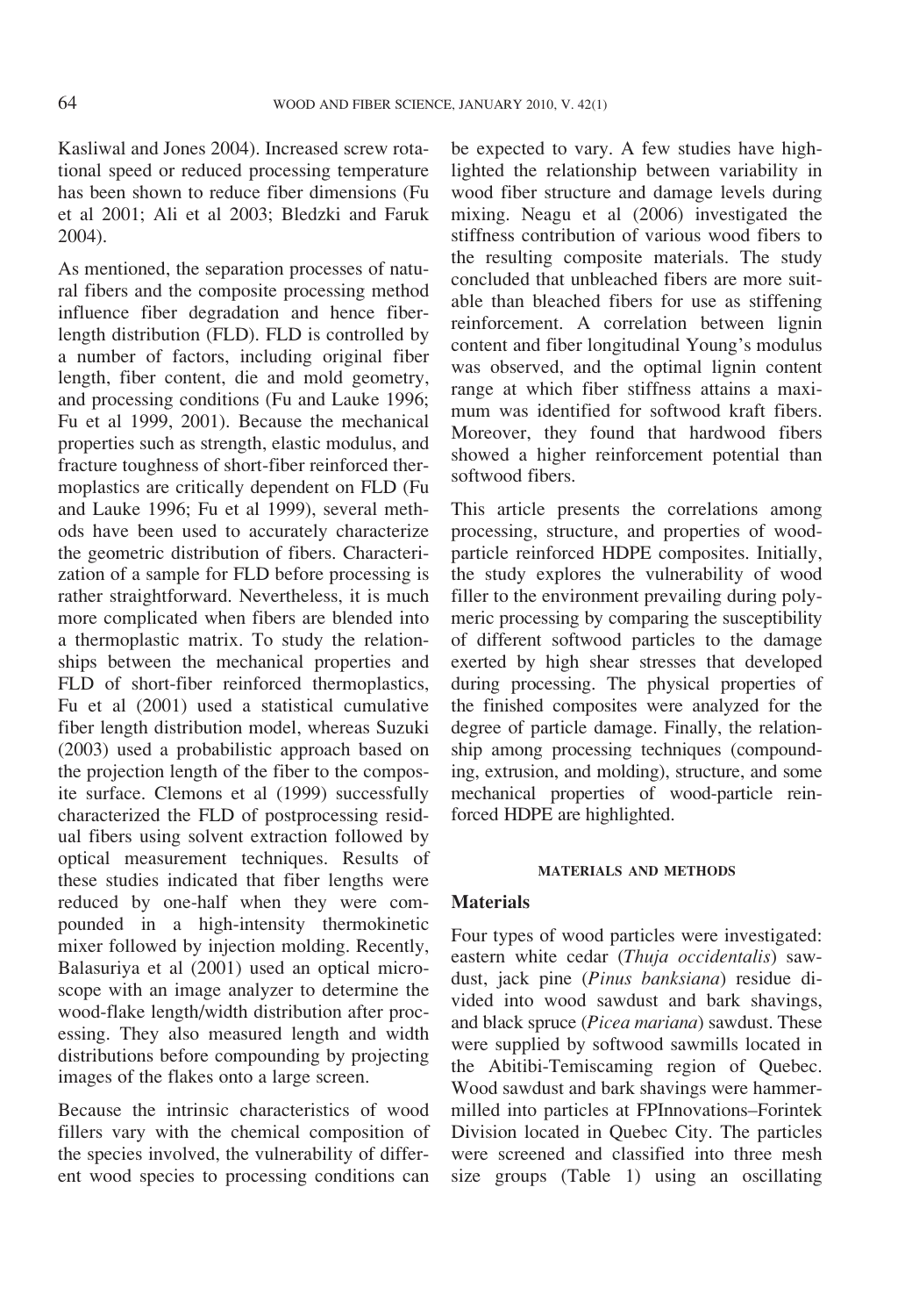| Mean class | Class interval |            |
|------------|----------------|------------|
|            | Mesh           | μm         |
| 24 mesh    | [20, 28]       | [850, 600] |
| 42 mesh    | [35, 48]       | [425, 300] |
| 70 mesh    | [50, 100]      | [300, 150] |

Table 1. Classification of hammermilled particles.

multideck-type screen classifier. At this stage, the MC of the particle filler was about 10.5%. The wood particle fillers were not extracted.

HDPE polymer (Goodfellow Corp) was used as the matrix. This is a semicrystalline material (typically  $70 - 80\%$ ) with 950 kg/m<sup>3</sup> density, 9.0 g/10-min melt index, and  $135^{\circ}$ C melting point. Ethylene-maleic anhydride copolymer (MAPE,  $A-C^{(8)}$  575A), supplied by Honeywell (Minneapolis, MN), was used as the coupling agent. It has a 920-kg/m<sup>3</sup> density and a 104 – 107°C melting point. A modified fatty-acid ester (STRUKTOL<sup>®</sup> TPW 113) was used as an internal lubricant to facilitate extrusion.

#### Composites Preparation

Compounding. Similarly sized wood particles were compounded into pellets at 35 wt% HDPE using a Coperion Werner and Pfleiderer ZSK-25 WLE corotating twin-screw extruder. The coupling agent was  $2\%$  of the total wt% (HDPE + wood particles) for all experimental design blocks. Wood particles, coupling agent, and polymer were fed into Zone 1 of the extruder separately using a Colortronic GmbH gravimetric feeder. Barrel temperatures of the four zones were 180, 180, 180, and  $190^{\circ}$ C from infeed to the die zone. Screw speed was 240 rpm and melt pressure at the die varied 1.5 – 2.5 MPa, depending on wood particle content. Vacuum venting (–40 kPa) at Zone 3 was used to minimize volatile extractives. Residence time was 240 s and material feed rate was 15 kg/h. Extrudates were air-cooled and pelletized into a nominal 5-mm pellet length.

Injection molding. Injection molding experiments were carried out using a reciprocatingscrew injection molding machine (Toshiba ISE60P) with a maximum clamping force of

Table 2. Reciprocating-screw injection molding machine settings.

| $38/38$ °C                 |  |
|----------------------------|--|
| 900 kPa                    |  |
| 10 <sub>s</sub>            |  |
| 900 kPa                    |  |
| 4 s                        |  |
| $160 - 190 - 190 - 190$ °C |  |
|                            |  |
| $135$ rpm                  |  |
| 15s                        |  |
|                            |  |

530 kN. Machine settings are shown in Table 2. The mold was opened and samples were cooled at room temperature.

**Extrusion.** A single-screw extruder from the AMUT EA48 series (Marano Ticino) was used to extrude plastic and wood particle pellets. Screw diameter was 48 mm and length to diameter ratio was 24:1. The rectangular die was  $13 \times$ 6 mm. Temperature profiles and screw speed conditions of the extruder were constant for all sample preparations, as shown in Table 3. Extrudates were quenched in water and samples were collected for analysis.

Compression molding. Pellets were compression-molded on a preheated press (Fontyne TP 1000) into plaques according to ASTM D4703-03 (ASTM 2003c). Machined-cavity flash-molding was used to prepare 3.2-mm-thick plaques. The mold was preheated to  $180^{\circ}$ C. The material was spread to slightly overfill the mold and the press was closed for 8 min to preheat the material by applying contact pressure. A molding pressure of 0.58 MPa was applied for 5 min. Cooling rate of the mold was maintained at  $10 \pm 2^{\circ}$ C/min. Test specimens were cut using a standard blanking die.

#### Mechanical Properties Measurement

Specimens were stored under controlled conditions (50% RH and  $23^{\circ}$ C) for 40 h before testing. Only specimens having 35 wt% of wood fillers and 42-mesh particles were analyzed in this study. Tensile tests and bending tests were conducted according to ASTM D638-03 (ASTM 2003a) and ASTM D790-03 (ASTM 2003b), respectively.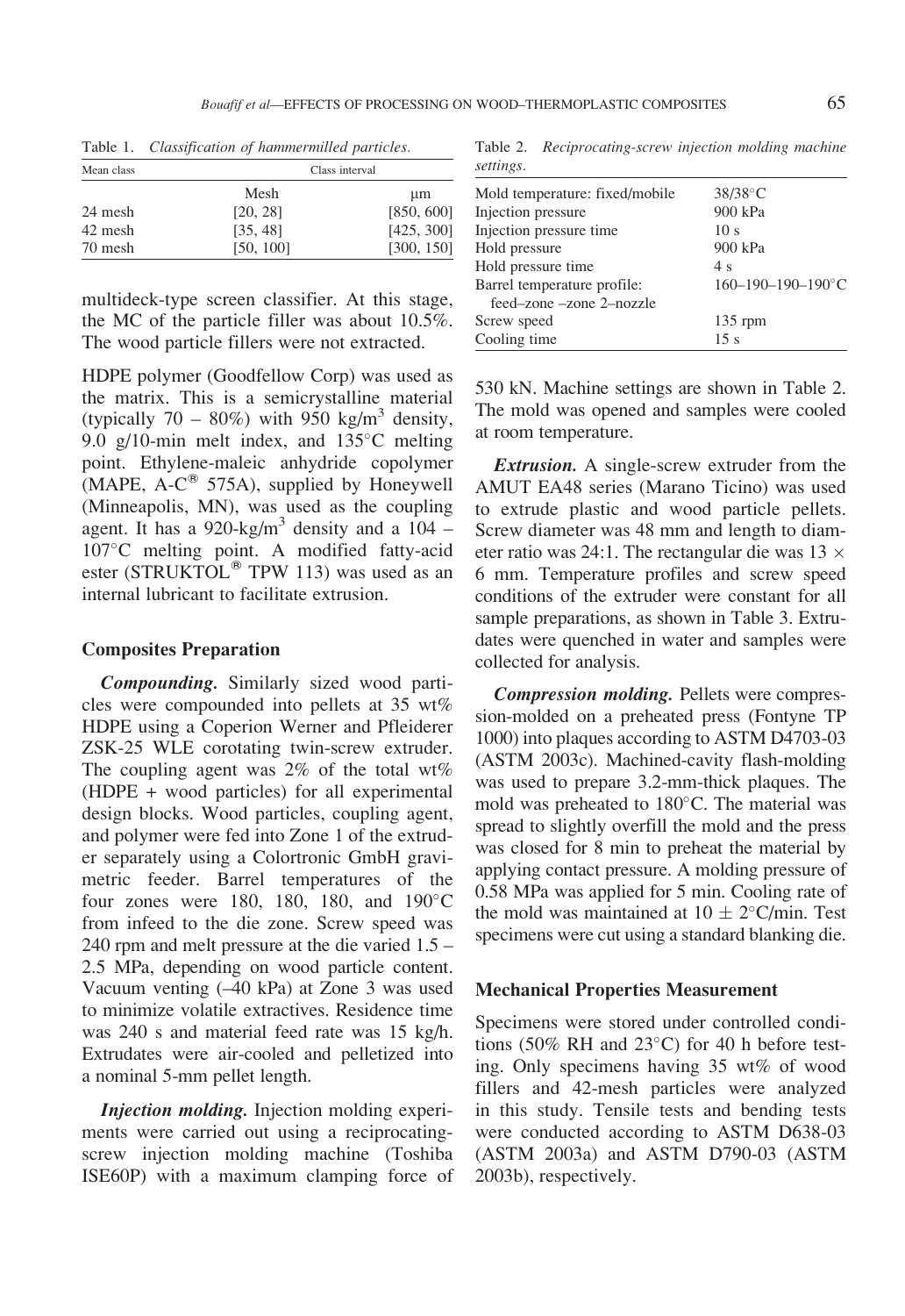| Screw speed                  | 80 rpm          |
|------------------------------|-----------------|
| Feed zone temperature        | $170^{\circ}$ C |
| Compression zone temperature | $180^{\circ}$ C |
| Metering zone temperature    | $190^{\circ}$ C |
| Die temperature              | $200^{\circ}$ C |

Table 3. Single-screw extruder conditions.

### Characterization of Particle Length Distribution after Processing

Samples of composites were chosen randomly. The procedure used to separate the wood particles from the polymer matrix was as follows: 250 mL of xylene was placed in a 500-mL reactor and gently stirred with a magnetic stirrer while heating to  $130 - 140$ °C. After reaching this temperature, pieces of composites (25 g) were placed in the reactor and allowed to react for 2 h. After the reaction, the mixture was filtered to recover the wood particles. The obtained material was soxhlet-extracted with xylene for 12 h to remove the unreacted anhydride and oven-dried at  $70^{\circ}$ C for 24 h. Finally, a dilute suspension of recovered particles was analyzed with a Fiber Quality Analyzer (FQA) (OpTest, Hawkesbury, Canada). FQA is an optical device used to characterize the length distribution and aspect ratio of wood fibers. Weight-averaged particle lengths were calculated according to the following equation (Robertson et al 1999):

$$
L_W = \frac{\sum_{i=1}^{n} l_i}{\sum_{i=1}^{n} l_i^2}
$$
 (1)

where,

 $L_W$  = weight-averaged length;  $l_i$  = effective length of  $i^{\text{th}}$  particle; and  $n =$  total number of particles analyzed.

#### RESULTS AND DISCUSSION

### Development of Wood-Particle Reinforced High-Density Polyethylene

To eliminate processing variables, all wood particles (except bark particles) were produced



Figure 1. Effect of compounding process on the effective mean length of various wood particles.

under nearly identical hammermilling conditions. As shown in Fig 1, the vulnerability of wood to a hammermilling process depends on species. Eastern white cedar showed the lowest mean length (0.8 mm) after hammermilling. This apparent weakness of eastern white cedar during processing became more evident when compared with the structural properties of solid wood. Table 4 shows some mechanical properties of solid wood. It confirms that the weakness of white cedar is mainly because of its low density  $(320 \text{ kg/m}^3)$ .

In good agreement with previous reports (Hernandez et al 2002; Ali et al 2003; Kasliwal and Jones 2004), the higher shear stresses that developed in the counterrotating conical intermeshing twin-screw extruder during mixing and compounding caused a reduction in both particle length (Fig 1) and diameter (Fig 2). The final products, after the compounding process, appear to have comparable geometric means regardless of wood species or initial dimensions. Apparently, wood particle mean length and aspect depend solely on compounding process conditions. Visual examination of the compounded samples showed that after a residence time of 240 s and a screw speed of 240 rpm, the blend appeared to have been homogenized with no aggregated particles present. At this stage, the composites showed pseudoplastic behavior, which can be explained as follows. Initially, particles that are randomly oriented are subjected to shear. Particle length continues to diminish progressively through friction between the material and both the screw and barrel. After reaching the shortest length, the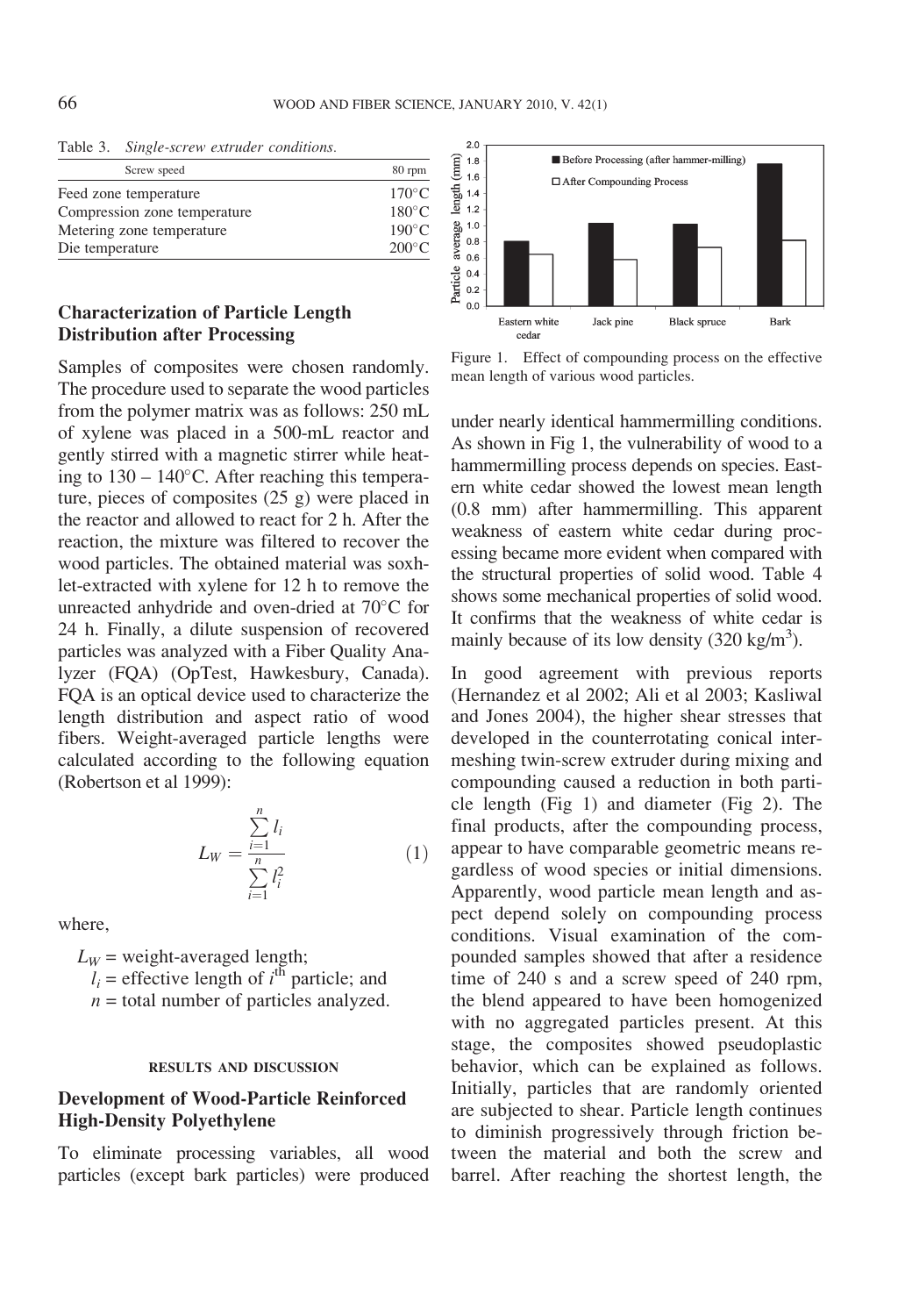|                     | Density $(kg/m^3)$ | Modulus of rupture (kPa) | Modulus of elasticity (MPa) | Work to maximum load $(kJ/m3)$ |
|---------------------|--------------------|--------------------------|-----------------------------|--------------------------------|
| Eastern white cedar | 320                |                          |                             |                                |
| Jack pine           | 430                | 68                       |                             |                                |
| Black spruce        | 460                |                          |                             |                                |

Table 4. Strength properties of the used wood species (Green et al 1999).



Figure 2. Effect of compounding process on the mean aspect ratio of various wood particles.

particles tend to align themselves in the direction of flow. Therefore, the extent of particle degradation decreases and averaged particle length appears to be constant regardless of species or initial dimension.

The development of the effective length and aspect ratio of jack pine particles in relation to processing methods are shown in Figs 3 and 4, respectively. The particles are dramatically shortened after the compounding process. The particle damage that occurs in injection molding or in single-screw extrusion is much lower than in twin-screw compounding. Similar effects have been reported by Yilmazer and Cansever (2002) and Bigg (1985), in which short inorganic fibers were used. After injection molding, neither the number average length nor the aspect ratio appears to be influenced by the process. This is primarily from the lack of shear stress and friction during compression.

### Characterization of Particle Length **Distribution**

Figures 5 and 6 depict the number-average particle-size distribution for jack pine after each stage of processing. It was assumed that molding compression did not have a major impact on



Figure 3. Development of the effective length of jack pine particles in relation to composite processing techniques.



Figure 4. Development of the aspect ratio of jack pine particles in relation to composite processing techniques.

the size distribution. The analyzed particles were sieved through mesh 35 to 48 before compounding. In Fig 5, the longest particles (greater than 2.4 mm) completely vanished after compounding. Moreover, particles with lengths greater than 1.2 mm were severely damaged from compounding. The aspect ratio showed a symmetric distribution with 4 being the modal value (Fig 6). After compounding, the particle length distribution skewed toward the shortest particle length without modifying the original distribution before processing. However, the average length diminished slightly after the single-screw extrusion and molding injection processes, and particle length distribution exhibited a dramatic shift toward an asymmetric character with a tail on the longer fiber sizes.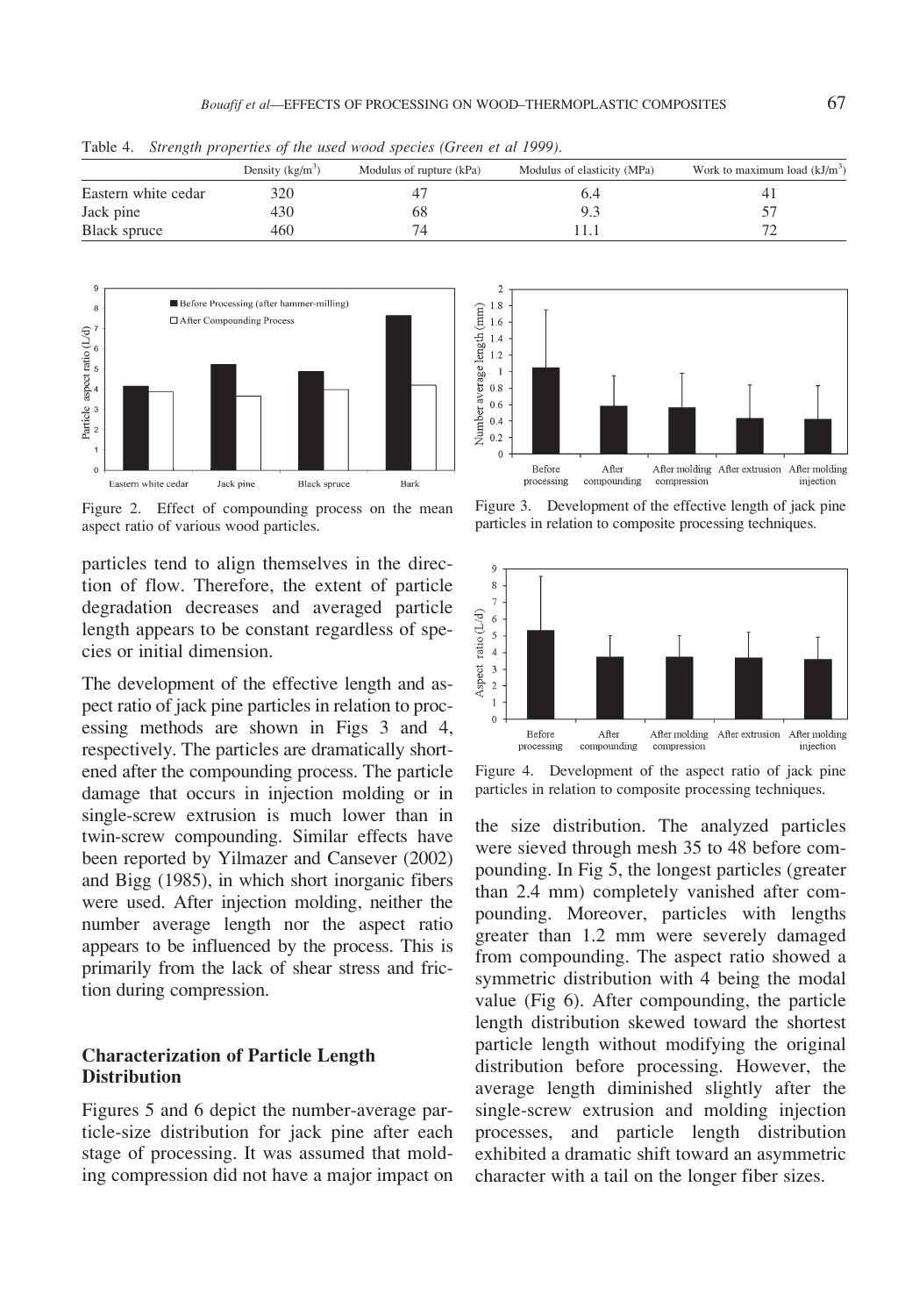

Figure 5. Length distribution of processed Jack pine particles.



Figure 6. Aspect ratio distribution of processed Jack pine particles.

Higher shear stresses developed in the compounding process directly attack the wood particles, which consist of wood fibers. In this process, the particle structure is disrupted, resulting in more refined particles. Injection molding and single-screw extrusion attack shives by breaking the extremities of the disintegrated fibers. As a consequence, the number of fines is greatly increased, as shown in Fig 5 and Table 5.

Bark particles showed higher propensity to produce fines than wood particles (Table 5). The fraction of bark fines having effective lengths of  $0.1 - 0.5$  mm doubled as a result of compounding (Table 5). Among the three wood types, the fines fraction increased almost equally by approximately 46%.

### Effect of Weight-Average Length on Mechanical Properties of Wood-Particle/ High-Density Polyethylene Composites

Weight-average particle length was taken into consideration, because it emphasizes the longer

Table 5. Fines frequency  $(0.1 <$  length  $\le 0.5$  mm) before and after compounding process.

| Species                | <b>Before</b><br>processing | After<br>compounding | Change (in $%$ ) |
|------------------------|-----------------------------|----------------------|------------------|
| Jack pine              | 19.59                       | 28.6                 | 46.00            |
| Eastern white<br>cedar | 26.04                       | 38.65                | 48.42            |
| Black spruce           | 21.13                       | 30.93                | 46.37            |
| Bark                   | 10.48                       | 21.91                | 109.06           |

particles in the sample with less emphasis on the fines. Linear regression was used to model the relationship among weight-averaged length of wood particles, MOE (Fig 7a), and MOR (Fig 7b) of the composites. As expected, both exhibited good correlation with weight-averaged length of particles at 35% wood particle content. Maximum flexural strength (MOR [flexure]) showed the best correlation  $(R^2 =$ 0.90) with the  $L_W$  (Fig 6b). Maximum tensile strength (MOR [tensile]) was also highly correlated with  $L_W$  ( $R^2 = 0.83$ ). These results are consistent with the literature. Indeed, Bledzki and Faruk (2003) observed that the tensile, flexural, charpy impact, and impact properties of wood-fiber reinforced polypropylene composites were positively influenced by fiber length. Lee et al (2001) found the same behavior when studying tensile and flexural modulus of woodfiber/polypropylene prepreg sheets.

Effective average length, in contrast to weightaveraged length, is a widely used factor when characterizing mechanical properties of woodfiber reinforced polymer composites (Fu and Lauke 1996; Fu et al 1999; Lee et al 2001; Juhlin et al 2002). However, after undergoing the processing cycle, particles in the polymer matrix are crushed and squeezed. This significantly affects particle length distribution, although the effective mean length is not changed. Therefore, weight-averaged length, which is directly related to the occurrence of long particles, is a more suitable parameter to consider than the effective mean length when characterizing the effect of a reinforcing material on the mechanical properties of the resultant polymer composite.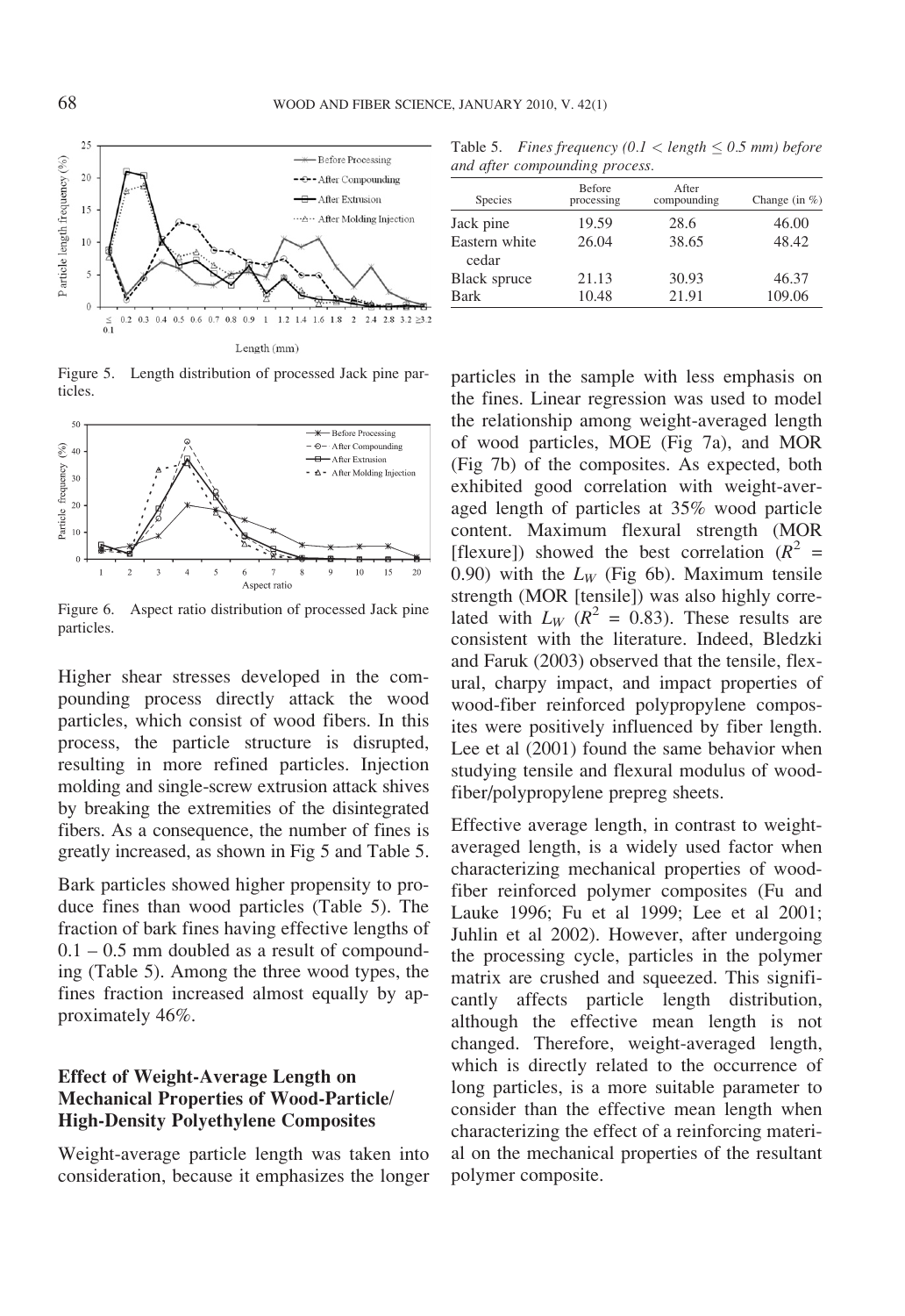

Figure 7. Relationships among (a) stiffness, (b) strength, and weight-average length in wood-particle based composites.

#### **CONCLUSIONS**

The vulnerability of wood particulates to composite manufacturing processes depends mainly on the intrinsic characteristics of the wood species. The major reduction in the effective mean length of the wood particles was found to be associated with the compounding process. Subsequent processes such as extrusion, molding injection, and molding compression had relatively small effects on particle-size reduction. This observation explains the greater fraction of fines in the finished composite compared with the original wood particle-size distribution.

Bark particles showed greater propensity to generate fines than wood particles. This may be because of its lower intrinsic strength and higher thermal sensitivity. Bark and eastern white cedar wood-based composites, containing high extractives content, are well known for their low stiffness and strength.

It is suggested that weight-averaged particle length and particle length distribution, primarily

in terms of fines content, must be simultaneously considered in characterizing the effect of composite manufacturing processes on particle length attrition. This would also be helpful in determining the mechanical properties of the resultant composite.

#### **REFERENCES**

- Ali R, Iannace S, Nicolais L (2003) Effect of processing conditions on mechanical and viscoelastic properties of biocomposites. J Appl Polym Sci 88(7):1637 – 1642.
- ASTM (2003a) D638-03, Standard test method for tensile properties of plastics. ASTM, West Conshohocken, PA.
- ASTM (2003b) D790-03, Standard test method for flexural properties of unreinforced and reinforced plastics and electrical insulating materials plastics. ASTM, West Conshohocken, PA.
- ASTM (2003c) D4703-03, Standard practice for compression molding thermoplastic materials into specimens, plaques, or sheets. ASTM, West Conshohocken, PA.
- Balasuriya PW, Ye L, Mai YW (2001) Mechanical properties of wood flake–polyethylene composites. Part I: Effects of processing methods and matrix melt flow behaviour. Compos Part A-Appl S 32(5):619 – 629.
- Barbosa SE, Kenny JM (2000) Processing of short-fiber reinforced polypropylene. I. Influence of processing conditions on the morphology of extruded filaments. Polym Eng Sci 40(1):11 – 22.
- Bigg DM (1985) Effect of compounding on the properties of short fiber reinforced injection moldable thermoplastic composites. Polym Polym Compos 6(1):20 – 28.
- Bledzki AK, Faruk O (2003) Wood fibre reinforced polypropylene composites: Effect of fibre geometry and coupling agent on physico-mechanical properties. Appl Compos Mater 10(6):365 – 379.
- Bledzki AK, Faruk O (2004) Wood fiber reinforced polypropylene composites: Compression and injection molding process. Polym-Plast Technol 43(3):871 – 888.
- Clemons CM, Caulfield DF, Giacomin AJ (1999) Dynamic fracture toughness of cellulose-fiber-reinforced polypropylene: Preliminary investigation of microstructural effects. J Elastom Plast 31(4):367 – 378.
- Fu SY, Hu X, Yue CY (1999) Effects of fiber length and orientation distributions on the mechanical properties of short-fiber-reinforced polymers—A review. Mater Sci Res Int 5(2):74 – 83.
- Fu SY, Lauke B (1996) Effects of fiber length and fiber orientation distributions on the tensile strength of shortfiber-reinforced polymers. Compos Sci Technol 56  $(10):1179 - 1190.$
- Fu SY, Yue CY, Hu X, Mai YW (2001) Characterization of fiber length distribution of short-fiber reinforced thermoplastics. J Mater Sci Lett 20(1):31 – 33.